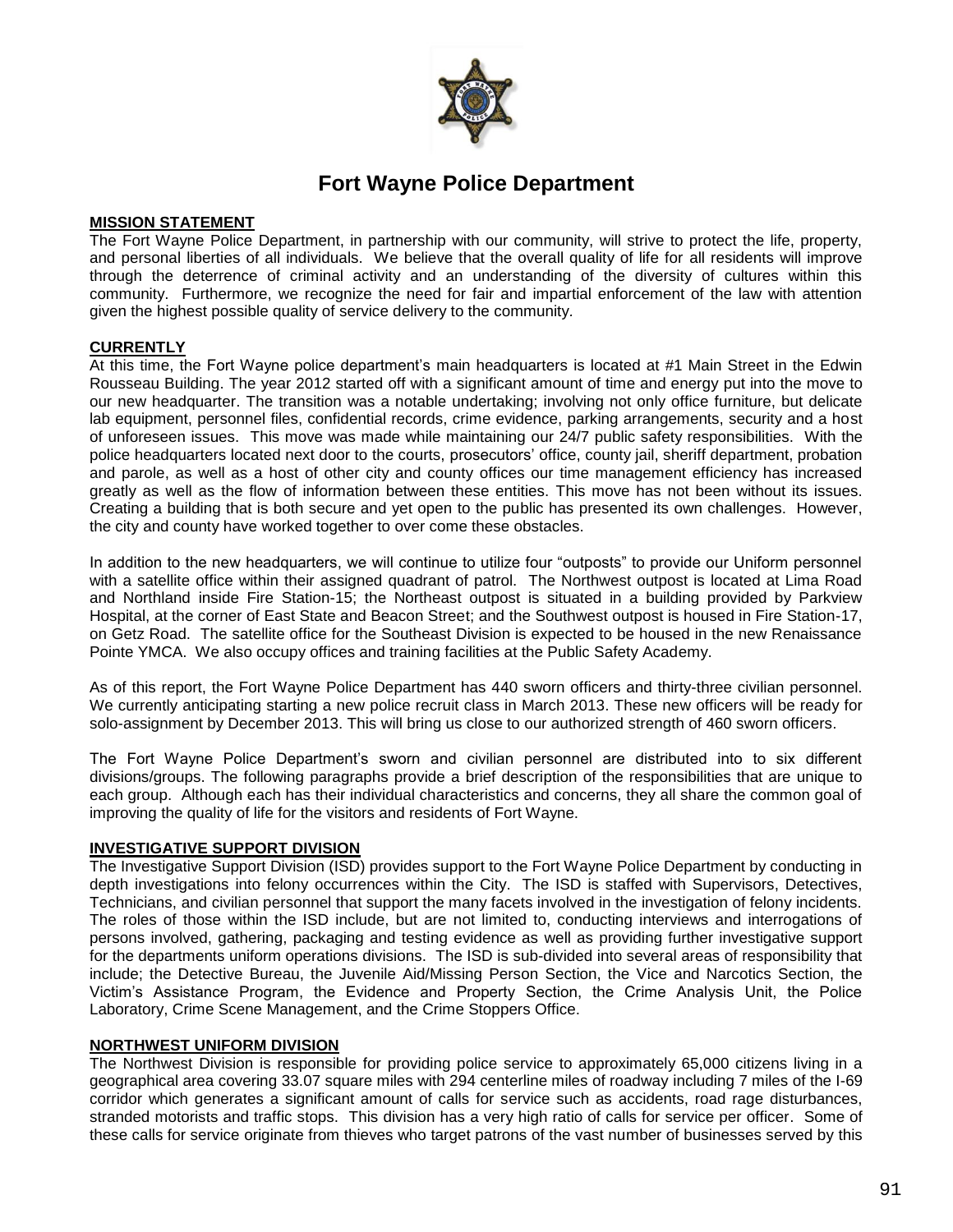division. Most of these thefts involve stealing items such as purses and wallets that contain credit cards from vehicles parked at restaurants, movie theatres shopping centers and visitor attractions such as the Fort Wayne Children's Zoo, Science Central and War Memorial Coliseum. The officers in this division serve a very diverse group of citizens of representing a wide range of races, cultures and socioeconomic backgrounds. They work together very well as a team to reduce or eliminate crime where it is occurring to increase the quality of life for the citizens they have sworn to protect.

# **NORTHEAST UNIFORM DIVISION**

The officers assigned to the Northeast Division patrol approximately twenty six square miles and provided service to approximately 76,000 residents. The Northeast quadrant has increased its retail development in the Georgetown Business District, along with the development of the Maplecrest Road Bridge Extension which is scheduled to open in the fall of 2012. Although, criminal activity has been traditionally low in the Northeast Division, change in the population and demographics have resulted in an increase of criminal activity in certain neighborhoods and apartment complexes. The Northeast quadrant continues to have the lowest Uniform Crime Report Statistics.

### **SOUTHWEST UNIFORM DIVISION**

The Southwest Division serves a population of over 63,000 people within its thirty-five square miles. The Southwest Quadrant serves citizens from the Historic West-Central Neighborhood, south to the Fort Wayne International Airport and from the Calhoun corridor, west to Aboite Township. Within in the Southwest Division is the St. Joseph Medical Center, Lutheran Hospital, and the Jefferson Point Mall, which collectively bring many non-residents into those commercial areas. The Officers, Supervisors, and Command Staff of the Southwest Division are committed to working with the Southwest area partnerships, Lutheran and St. Joseph Security Staff, as well as the Fort Wayne International Airport Police to prevent and solve crime in the Southwest Quadrant.

### **SOUTHEAST UNIFORM DIVISION**

The officers assigned to the Southeast Division provided service to a diverse community of approximately of 53,000 residents within its 16.5 square miles. The Southeast quadrant encompasses all areas of the city that lie south of the Maumee River and east of Calhoun Street. In 2009 some of the Downtown entertainment venues were moved from the Southwest quadrant to the Southeast responsibility. This was done to provide increase continuity of information, service and patrol strategies. Although, the population and the square miles patrolled by the Southeast Division are smaller than the other quadrants the calls for service within the Southeast Division remain the highest of all four quadrants.

#### **CHIEF'S STAFF AND ADMINISTRATIVE SUPPORT**

The Chief's administrative staff consists of sworn and civilian personnel who assist with the human resource and business issues inherent to an organization that employs approximately five hundred people.

The various groups that are part of the Chief's administrative staff include the Academy personnel; the School Child Safety and School Resource Officer programs; the Hispanic Liaison program; Management Officer; Fiscal Affairs; Grants and Research; the Neighborhood Response Team; the Office of Professional Standards/Internal Affairs; the Information Systems and Technology Unit, and the Public Information Officer.

The civilian director of **Animal Control** reports directly to the Chief of Police. In addition the Chief of Police is a member of the newly combined Fort Wayne/Allen county Communication board. These two groups are responsible for a combined total of approximately 130 additional employees. The Chief also serves as a codirector of Public Safety, with the Fire Chief.

#### **2013 GOALS**

For the year 2012, the Police Department will finally realize the full implementation of the previously granted **E-Ticketing program.** In 2012 and on into 2013 there will be a complete upgrade to the **AFIS** system to include **MFID** (Mobile Fingerprint Identification Devices) which will be installed in FWPD, ACPD, and NHPD squad cars. As this report is being prepared, the necessary updates are being installed in the individual vehicles. These technologies will improve our officer's capabilities and subsequently protect the integrity of information and identifications.

As always, we will continue to monitor and respond to the ever-changing public safety and quality-of-life issues throughout the city. We will provide our employees with a variety of training opportunities that will maintain their various technical certifications and increase our overall ability to meet the community's expectations on a daily basis. We will continue to educate the public about criminal activity within their neighborhoods and provide ongoing assistant on how they can reduce their chance of being victimized.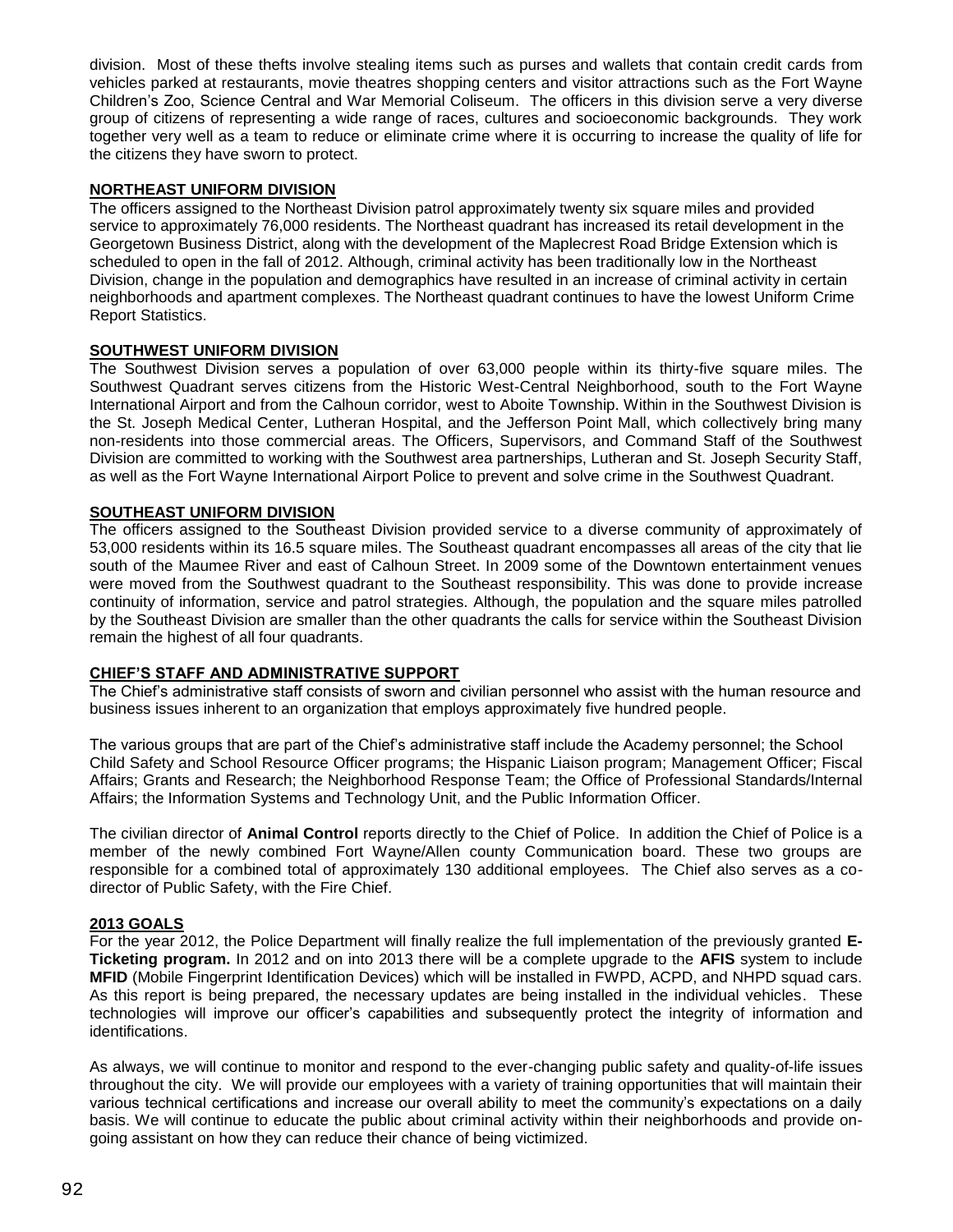|                                     | 2011<br><b>ACTUAL</b> | 2012 ACTUAL<br><b>THRU</b><br>30-Jun-2012 | 2012 REVISED<br><b>BUDGET</b> | 2013<br><b>SUBMITTED</b> | \$ INCREASE<br>(DECREASE)<br><b>FROM 2012</b><br><b>REVISED</b> | % CHANGE<br><b>FROM 2012</b><br><b>REV TO 2013</b> |
|-------------------------------------|-----------------------|-------------------------------------------|-------------------------------|--------------------------|-----------------------------------------------------------------|----------------------------------------------------|
| 5111 TOTAL WAGES                    | 29,677,071            |                                           | 29,702,801                    | 30,188,857               | 486,056                                                         | 1.64%                                              |
| 5131 PERF - EMPLOYERS SHARE         | 256,532               |                                           | 305,618                       | 297,474                  | (8, 144)                                                        |                                                    |
| 5132 FICA                           | 580,144               |                                           | 594,715                       | 657,273                  | 62,558                                                          |                                                    |
| 5133 SAFETY OFFICERS PENS-EMPLYR SH | 5,394,623             |                                           | 5,317,710                     | 5,456,077                | 138,367                                                         |                                                    |
| 5134 LIFE MEDICAL & HEALTH INSURAN  | 5,440,680             |                                           | 6,261,080                     | 6,222,144                | (38, 936)                                                       |                                                    |
| 5135 EMPLOYEE MEDICAL EXPENSES      | 19,967                |                                           | 25,400                        | 5,000                    | (20, 400)                                                       |                                                    |
| 5136 UNEMPLOYMENT COMPENSATION      | 31,623                |                                           | 30,414                        | 30,889                   | 475                                                             |                                                    |
| 5137 WORKERS COMP INSURANCE         | 39,257                |                                           | 30,834                        | 19,485                   | (11, 349)                                                       |                                                    |
| 5138 CLOTHING ALLOWANCE             | 746,236               |                                           | 586,121                       | 575,600                  | (10, 521)                                                       |                                                    |
| 513A PERF - EMPLOYEES/PD BY CITY    | 91,702                |                                           | 91,685                        | 89,242                   | (2, 443)                                                        |                                                    |
| 513B OFFICERS BONUS                 | 122,925               |                                           | 137,034                       | 138,840                  | 1,806                                                           |                                                    |
| 513D DENTAL REIMBURSEMENT           | 31,490                |                                           | 43,200                        | 43,200                   |                                                                 |                                                    |
| 513H HURT ON DUTY                   | 175,265               |                                           | 190,800                       | 234,800                  | 44,000                                                          |                                                    |
| 513R RETIREES HEALTH INSURANCE      | 1,081,200             |                                           | 833,400                       | 1,333,400                | 500,000                                                         |                                                    |
| 5161 WAGE SETTLEMENT/SEVERANCE PAY  | 14,162                |                                           |                               |                          |                                                                 |                                                    |
| <b>Total 5100</b>                   | \$43,702,878          | \$23,853,572                              | \$44,150,812                  | \$45,292,281             | \$1,141,469                                                     | 2.59%                                              |
| 5213 COMPUTER SUPPLIES              | 3,864                 |                                           | 8,840                         | 8,840                    |                                                                 |                                                    |
| 5219 OTHER OFFICE SUPPLIES          | 49,455                |                                           | 45,100                        | 62,700                   | 17,600                                                          |                                                    |
| 5231 GASOLINE                       | 1,655,278             |                                           | 1,493,331                     | 1,494,066                | 735                                                             |                                                    |
| 5232 DIESEL FUEL / FUEL OIL         | 2,754                 |                                           | 2,388                         | 2,350                    | (38)                                                            |                                                    |
| 5242 ANIMAL SUPPLIES                | 5,693                 |                                           | 6,455                         | 6,455                    |                                                                 |                                                    |
| 5244 LABORATORY SUPPLIES            | 7,282                 |                                           | 10,000                        | 10,000                   |                                                                 |                                                    |
| 5246 HOUSEHOLD & CLEANING SUPPLIES  | 13,192                |                                           | 8,638                         | 4,420                    | (4,218)                                                         |                                                    |
| 5249 SPECIAL POLICE SUPPLIES        | 31,013                |                                           | 17,000                        | 17,000                   |                                                                 |                                                    |
| 5261 BLDG REPAIR & MAINT MATERIALS  | 421                   |                                           |                               | 1,000                    | 1,000                                                           |                                                    |
| 5263 OTHER EQUIPMENT REPAIR PARTS   | 45,457                |                                           | 48,000                        | 55,500                   | 7,500                                                           |                                                    |
| 5291 SMALL TOOLS                    |                       |                                           | 1,500                         | 1,500                    |                                                                 |                                                    |
| 5299 OTHER MATERIALS & SUPPLIES     | 250,658               |                                           | 123,500                       | 205,500                  | 82,000                                                          |                                                    |
| 529C BUNKER GEAR/UNIFORMS           | 23,816                |                                           | 16,209                        | 10,600                   | (5,609)                                                         |                                                    |
| 529V PROTECTIVE VEST                | 78,231                |                                           | 88,960                        | 56,000                   | (32,960)                                                        |                                                    |
| Total 5200                          | \$2,167,114           | \$911,084                                 | \$1,869,921                   | \$1,935,931              | \$66,010                                                        | 3.53%                                              |
| 5317 INSTRUCTIONAL SERVICES         | 3,503                 |                                           |                               |                          |                                                                 |                                                    |
| 5319 VETERINARY SERVICES            | 5,052                 |                                           | 4,980                         | 4,980                    |                                                                 |                                                    |
| 531E RANDOM DRUG TESTS              | 6,966                 |                                           | 6,000                         | 6,000                    |                                                                 |                                                    |
| 5322 POSTAGE                        | 8,944                 |                                           | 10,620                        | 10,620                   |                                                                 |                                                    |
| 5323 TELEPHONE & TELEGRAPH          | 86,671                |                                           |                               |                          |                                                                 |                                                    |
| 5324 TRAVEL EXPENSES                | 80                    |                                           |                               |                          |                                                                 |                                                    |
| 532C CELL PHONE                     | 11,272                |                                           | 10,371                        | 10,371                   |                                                                 |                                                    |
| 532L LONG DISTANCE CHARGES          | 4,650                 |                                           |                               |                          |                                                                 |                                                    |
| 532V VERIZON AIR CARDS              | 132,674               |                                           | 141,178                       | 134,904                  | (6,274)                                                         |                                                    |
| 5331 PRINTING OTHER THAN OFFC SUPPL | 8,233                 |                                           | 12,896                        | 11,300                   | (1,596)                                                         |                                                    |
| 5332 PUBLIC OF LEGAL NOTICES/ADVTER | 68                    |                                           | 35                            | 35                       |                                                                 |                                                    |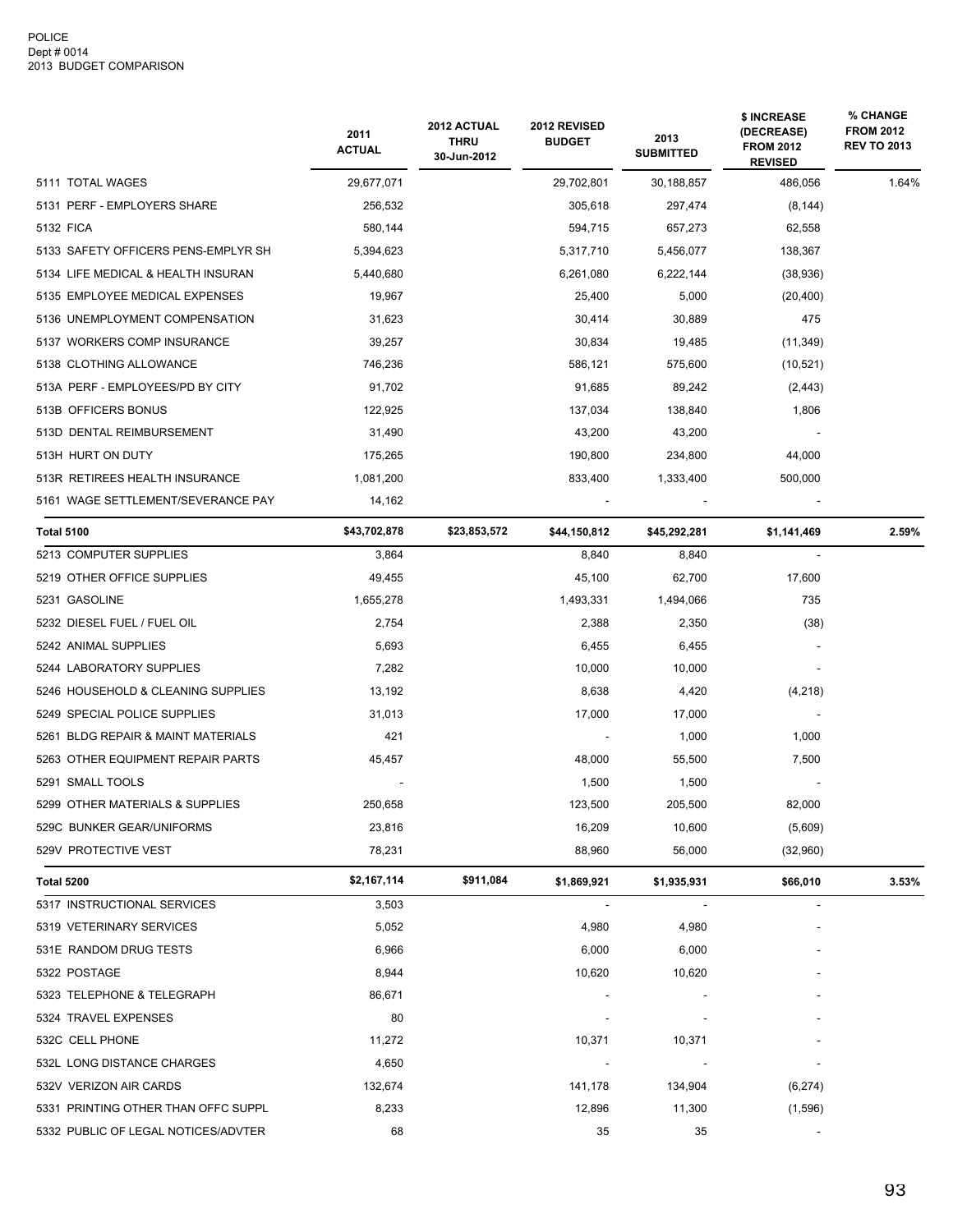#### POLICE Dept # 0014 2013 BUDGET COMPARISON

|                                     | 2011<br><b>ACTUAL</b> | 2012 ACTUAL<br><b>THRU</b><br>30-Jun-2012 | 2012 REVISED<br><b>BUDGET</b> | 2013<br><b>SUBMITTED</b> | \$ INCREASE<br>(DECREASE)<br><b>FROM 2012</b><br><b>REVISED</b> | % CHANGE<br><b>FROM 2012</b><br><b>REV TO 2013</b> |
|-------------------------------------|-----------------------|-------------------------------------------|-------------------------------|--------------------------|-----------------------------------------------------------------|----------------------------------------------------|
| 5333 PHOTOGRAPHY & BLUEPRINTING     | 147                   |                                           |                               |                          |                                                                 |                                                    |
| 5342 LIABILITY INSURANCE            | 1,103,420             |                                           | 1,057,926                     | 1,164,886                | 106,960                                                         |                                                    |
| 5348 POLICE PROFFESSIONAL CLAIMS    | 221,000               |                                           | 180,000                       | 180,000                  |                                                                 |                                                    |
| 5351 ELECTRICITY                    | 103,215               |                                           | 78,530                        | 14,800                   | (63, 730)                                                       |                                                    |
| 5352 NATURAL GAS                    | 72,956                |                                           | 73,759                        | 9,635                    | (64, 124)                                                       |                                                    |
| 5353 WATER                          | 24,233                |                                           | 3,675                         | 1,200                    | (2, 475)                                                        |                                                    |
| 5354 SEWAGE                         | 432                   |                                           |                               |                          |                                                                 |                                                    |
| 5361 CONTRACTED BLDG & STRUCT REPAI | 31,294                |                                           | 58,250                        | 1,100                    | (57, 150)                                                       |                                                    |
| 5363 CONTRACTED OTHER EQUIPMT REPAI | 6,327                 |                                           | 16,700                        | 16,700                   |                                                                 |                                                    |
| 5365 JANITORIAL & LAUNDRY SERVICE   | 65,404                |                                           | 25,442                        | 10,372                   | (15,070)                                                        |                                                    |
| 5367 MAINT. AGREEMENT - SOFTWARE    | 131,762               |                                           | 129,974                       | 140,975                  | 11,001                                                          |                                                    |
| 5369 CONTRACTED SERVICE             | 191,559               |                                           | 464,108                       | 244,296                  | (219, 812)                                                      |                                                    |
| 536A MAINT. AGREEMENT - HARDWARE    | 15,629                |                                           | 18,075                        | 18,075                   |                                                                 |                                                    |
| 536N GARAGE CONTRACT - NONTARGET    | 232,386               |                                           | 184,387                       | 186,709                  | 2,322                                                           |                                                    |
| 536T GARAGE CONTRACT - TARGET       | 1,031,093             |                                           | 1,125,813                     | 1,113,813                | (12,000)                                                        |                                                    |
| 5371 BUILDING RENTAL                | 206,194               |                                           | 51,549                        | 368,580                  | 317,031                                                         |                                                    |
| 5374 OTHER EQUIPMENT RENTAL         | 3,748                 |                                           | 2,796                         | 2,796                    |                                                                 |                                                    |
| 5377 CC BUILDING PARKING            | 600                   |                                           | 87,620                        | 89,456                   | 1,836                                                           |                                                    |
| 5391 SUBSCRIPTIONS AND DUES         | 9,947                 |                                           | 9,420                         | 9,420                    |                                                                 |                                                    |
| 5396 INVESTIGATIONS                 | 71,635                |                                           | 79,000                        | 79,000                   |                                                                 |                                                    |
| 5399 OTHER SERVICES AND CHARGES     | 4,480                 |                                           | 10.000                        | 1,200                    | (8,800)                                                         |                                                    |
| 539A OPERATING TRANSFER OUT         | 316,972               |                                           | 160,000                       | 10,000                   | (150,000)                                                       |                                                    |
| 539B MASTER LEASE                   | 3,028,344             |                                           | 2,988,529                     | 3,574,688                | 586,159                                                         |                                                    |
| <b>Total 5300</b>                   | \$7,140,890           | \$4,459,075                               | \$6,991,633                   | \$7,415,911              | \$424,278                                                       | 6.07%                                              |
| 5443 PURCHASE OF OFFICE EQUIPMENT   | 5,427                 |                                           | 6,000                         | 500,000                  | 494,000                                                         |                                                    |
| 5444 PURCHASE OF OTHER EQUIPMENT    | 65,164                |                                           | 58,263                        | 202,395                  | 144,132                                                         |                                                    |
| 5445 PURCHASE OF COMPUTER EQUIP     | 2,306                 |                                           | 4,060                         | 57,800                   | 53,740                                                          |                                                    |
| Total 5400                          | \$72,897              | \$57,063                                  | \$68,323                      | \$760,195                | \$691,872                                                       | 1012.64%                                           |
| <b>Total</b>                        | \$53,083,779          | \$29,280,795                              | \$53,080,690                  | \$55,404,318             | \$2,323,628                                                     | 4.38%                                              |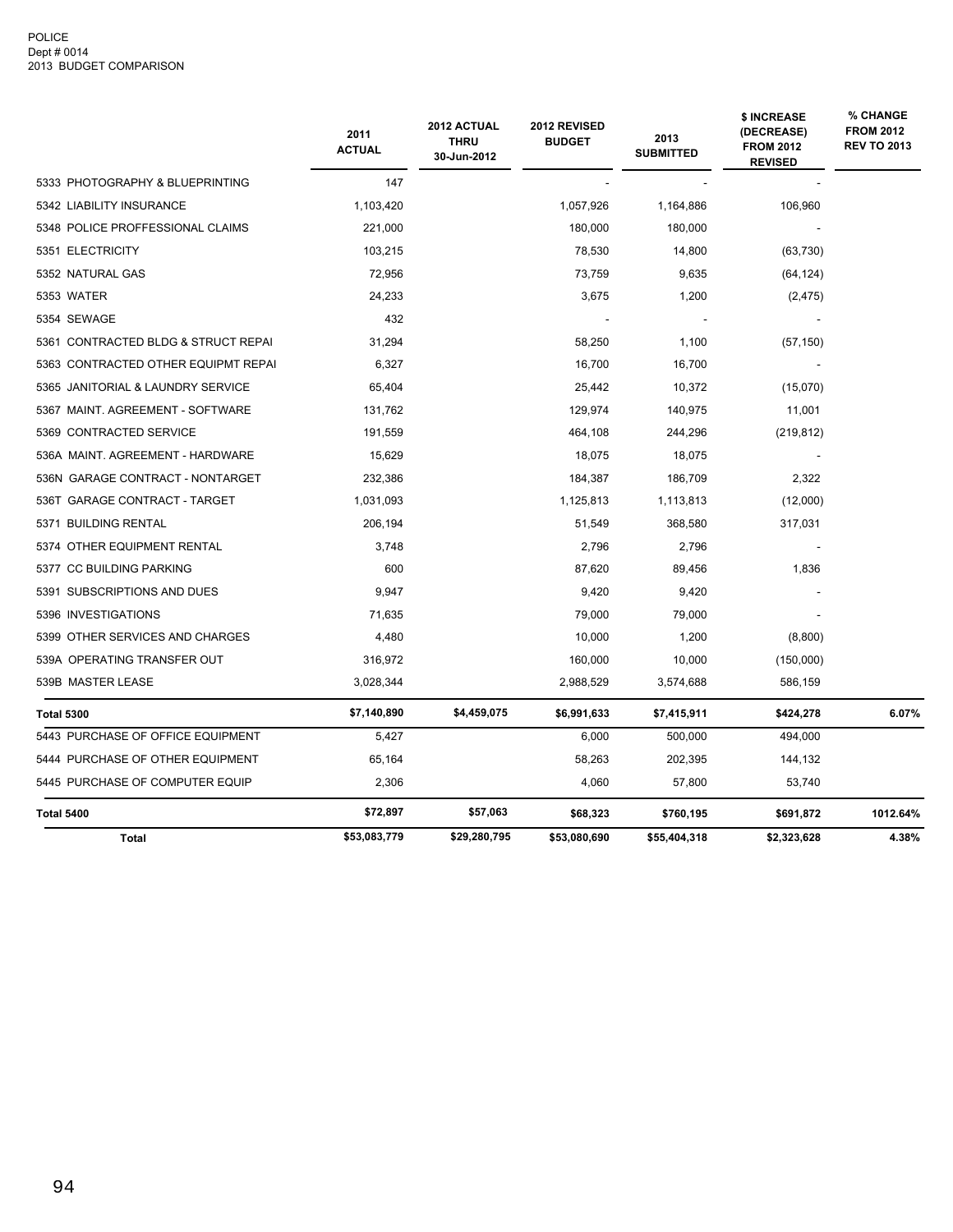| Police 2013-2017 Capital Improvement Program |                                                                     |                                              |                                      |                          |                                                       |                              |                          |  |  |
|----------------------------------------------|---------------------------------------------------------------------|----------------------------------------------|--------------------------------------|--------------------------|-------------------------------------------------------|------------------------------|--------------------------|--|--|
|                                              | <b>FUNDING SOURCE CODE:</b>                                         | <b>GRP-Grant Pending</b>                     |                                      |                          | PT-Property Tax                                       |                              |                          |  |  |
|                                              | <b>CC-Cumulative Capital Fund</b>                                   | LE-Lease                                     |                                      |                          | RB-Revenue Bond                                       |                              |                          |  |  |
|                                              | <b>CDBG-Community Development Block Grant</b>                       |                                              | InfraBd-Infrastructure Bond          |                          | ST-State Source                                       |                              |                          |  |  |
|                                              | CEDIT-Co. Economic Development Income Tax                           |                                              | <b>LRS-Local Roads &amp; Streets</b> |                          | <b>SU-Sewer Utility</b>                               |                              |                          |  |  |
|                                              | <b>CO-County Source</b><br>FED-Federal Source                       | MISC-Miscellaneous                           | MVH-Motor Vehicle Highway            |                          | SWU-Stormwater Utility<br>TIF-Tax Increment Financing |                              |                          |  |  |
|                                              | GOB-General Obligation Bond                                         |                                              | PCBF-Park Cumulative Bldg. Fund      |                          | UF-User Fee                                           |                              |                          |  |  |
|                                              | <b>GRA-Grant Approved</b>                                           | PS-Private Source<br><b>WU-Water Utility</b> |                                      |                          |                                                       |                              |                          |  |  |
|                                              |                                                                     | <b>Funding</b><br><b>Expenditure</b>         |                                      |                          |                                                       |                              |                          |  |  |
| Item#                                        | <b>Project Title &amp; Description</b>                              | <b>Source</b>                                | 2013                                 | 2015<br>2014<br>2016     |                                                       |                              |                          |  |  |
| $\mathbf{1}$                                 | Purchase/Replacement of Vehicles                                    |                                              | 3,069,544                            | 2,715,711                | 4,275,585                                             | 2,990,376                    | 3,298,030                |  |  |
|                                              | a. Marked                                                           | LE.                                          | 1,400,000                            | 1,260,000                | 1,874,250                                             | 1,389,180                    | 1,458,600                |  |  |
|                                              | 2013(70);2014(60);2015(85);2016(60);2017(60)                        |                                              |                                      |                          |                                                       |                              |                          |  |  |
|                                              | b. Equipment for Marked Units - includes video camera, radio,       | LE                                           | 1,243,410                            | 1,065,780                | 1,743,735                                             | 1,175,040                    | 1,233,780                |  |  |
|                                              | computer, modem, console box, siren, etc. (5% inflation/yr)         |                                              |                                      |                          |                                                       |                              |                          |  |  |
|                                              | 2013 - 70 replacement vehicles partial equipment replacement        |                                              |                                      |                          |                                                       |                              |                          |  |  |
|                                              | 2014 - 60 replacement vehicles partial equipment replacements       |                                              |                                      |                          |                                                       |                              |                          |  |  |
|                                              | 2015 - 25 Additional vehicles w/equip; 60 replacement vehicles      |                                              |                                      |                          |                                                       |                              |                          |  |  |
|                                              | 2016 - 60 replacement vehicles partial equipment replacements       |                                              |                                      |                          |                                                       |                              |                          |  |  |
|                                              | 2017 - 60 replacement vehicles partial equipment replacements       |                                              |                                      |                          |                                                       |                              |                          |  |  |
|                                              | c. Unmarked (full police vehicle)                                   | LE                                           | 260,000                              | 168,000                  | 176,400                                               | 185,224                      | 194,480                  |  |  |
|                                              | 2013(13);2014(8);2015(8);2016(8);2017(8)                            |                                              |                                      |                          |                                                       |                              |                          |  |  |
|                                              | d. Equipment for Unmarked Units - includes lighting packages, misc. | LE                                           | 76,193                               | 49,184                   | 51,592                                                | 54,120                       | 56,768                   |  |  |
|                                              | 2013(13);2014(8);2015(8);2016(8);2017(8)                            |                                              |                                      |                          |                                                       |                              |                          |  |  |
|                                              | e. AWD Van Replacement - Crime Scene                                | LE                                           | 27,625                               | 29,006                   | 30,457                                                | 31,979                       | 33,578                   |  |  |
|                                              | 2013(1);2014(1);2015(1);2016(1);2017(1)                             |                                              |                                      |                          |                                                       |                              |                          |  |  |
|                                              | f. 4x4 SUV - Midsize and/or Full-size                               | LE                                           | 26,790                               | 27,809                   | 29,199                                                | 30,659                       | 32,192                   |  |  |
|                                              | 2013(1-Full EOD);2014(1-Full EOD);2015(1-Full EOD)                  |                                              |                                      |                          |                                                       |                              |                          |  |  |
|                                              | g. Equipment for Specialty Units (fully equipped)                   | LE                                           | 35,526                               | 35,526                   | 35,526                                                | 35,526                       | 35,552                   |  |  |
|                                              | 2013 (2);2014(2);2015(2);2016(2);2017(2)                            |                                              |                                      |                          |                                                       |                              |                          |  |  |
|                                              | h. Undercover                                                       | LE                                           |                                      | 80,406                   | 84,426                                                | 88,647                       | 93,079                   |  |  |
|                                              | 2014(3);2015(3);2016(3);2017(3)                                     |                                              |                                      |                          |                                                       |                              |                          |  |  |
|                                              | i. Lenco Bearcat Armored Vehicle (replace V150)                     | LE                                           | $\overline{\phantom{a}}$             | $\overline{\phantom{a}}$ | 250,000                                               | $\qquad \qquad \blacksquare$ |                          |  |  |
|                                              | 18' Supreme on 550 Chassis 4WD Diesel Vehicle for EOD               | FED/LE                                       |                                      |                          |                                                       |                              | 120,000                  |  |  |
|                                              | k. Surveillance Equipped Minivan for V/N                            | LE                                           |                                      |                          |                                                       |                              | 40,000                   |  |  |
| $\overline{2}$                               | Miscellaneous Office Equipment/Computers                            |                                              | 57,800                               | 53,700                   | 13,200                                                | 7,200                        | 32,200                   |  |  |
|                                              | a. Chair Replacements for Outposts                                  | PT                                           |                                      | 3,000                    |                                                       | 3,000                        | 3,000                    |  |  |
|                                              | b. Replacement of Printers                                          | PT                                           | 3,200                                | 3,200                    | 3,200                                                 | 3,200                        | 3,200                    |  |  |
|                                              | c. Color Printer Replacement for CA                                 | PT                                           | 1,000                                |                          |                                                       |                              |                          |  |  |
|                                              | d. Scanners multiple locations in department                        | PT                                           | 5,400                                |                          |                                                       |                              |                          |  |  |
|                                              | e. Dual Monitors for CA                                             | PT                                           | 2,000                                | $\overline{\phantom{a}}$ | $\overline{\phantom{m}}$                              | $\qquad \qquad \blacksquare$ | $\overline{\phantom{a}}$ |  |  |
|                                              | f. ISTU Computers (4)                                               | PT                                           | 10,000                               | -                        |                                                       | $\overline{\phantom{a}}$     | $\overline{\phantom{a}}$ |  |  |
|                                              | g. Forensic Computer Replacements (Forensic Computer Lab)           | PT                                           |                                      |                          | 10,000                                                |                              |                          |  |  |
|                                              | h. Mac Computer for Computer Crimes                                 | PT                                           | 1,200                                |                          |                                                       |                              |                          |  |  |
|                                              | i. Laptops for ISTU -2014(4); 2017(4)                               | PT                                           |                                      | 5,000                    | $\overline{\phantom{m}}$                              |                              | 5,000                    |  |  |
|                                              | j. Laptop Computers for NRT                                         | PT                                           | 2,000                                | 2,000                    | $\overline{\phantom{a}}$                              |                              | 2,000                    |  |  |
|                                              | k. Laptop Computers for Gang                                        | PT                                           | 2,000                                | 1,000                    | $\overline{\phantom{a}}$                              | 1,000                        | 1,000                    |  |  |
|                                              | I. Panasonic Ruggedized Laptop Computers-4 (CRT)                    | PT                                           |                                      | 18,000                   | $\overline{\phantom{a}}$                              |                              | 18,000                   |  |  |
|                                              | m. Panasonic Semi-Ruggedized Laptop Computers-4 (CRT)               | PT                                           |                                      | 10,000                   |                                                       |                              |                          |  |  |
|                                              | n. Panasonic Ruggedized Laptop Computers-3 (EOD)                    | PT                                           | 18,000                               |                          | $\overline{\phantom{m}}$                              | $\overline{\phantom{a}}$     | $\overline{\phantom{a}}$ |  |  |
|                                              | o. Adminstrative Investigations Management Software (IA)            | PT                                           |                                      | 11,500                   | $\overline{\phantom{a}}$                              | $\overline{\phantom{a}}$     | $\overline{\phantom{a}}$ |  |  |
|                                              | p. ID Card Printer Replacement                                      | PT                                           | 2,500                                |                          |                                                       |                              |                          |  |  |
|                                              | q. VeriPic 2 Gold Licenses                                          | PT                                           | 10,500                               |                          |                                                       |                              |                          |  |  |
| 3                                            | Weapons                                                             |                                              | 458,688                              | 450,498                  | 453,148                                               | 438,048                      | 454,398                  |  |  |
|                                              | a. Glock Generation IV w/weapon light for New Classes/Reserves      | PT                                           |                                      |                          | 16,350                                                |                              | 16,350                   |  |  |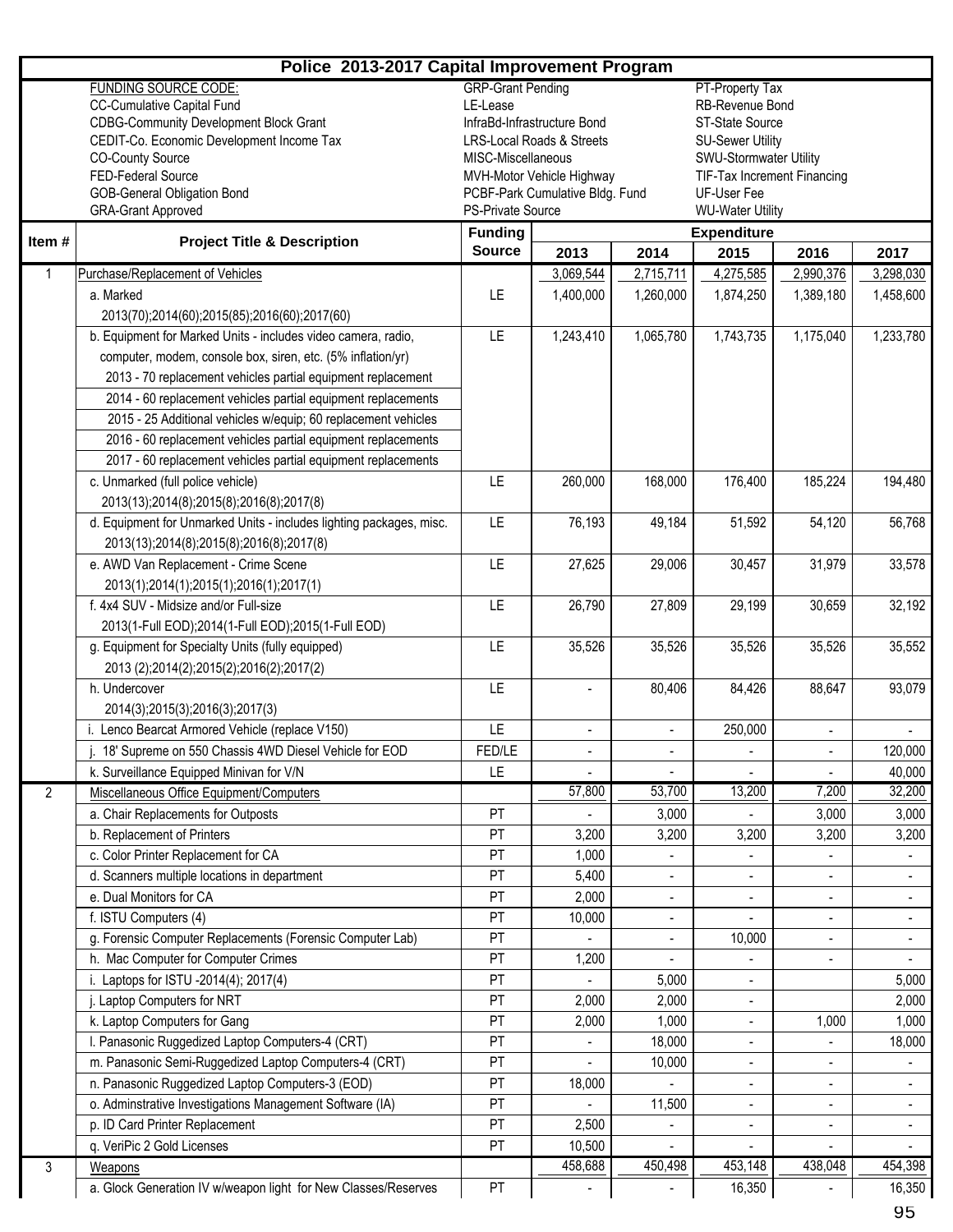|        | Police 2013-2017 Capital Improvement Program                       |                                      |                                      |                          |                                                       |                          |                          |
|--------|--------------------------------------------------------------------|--------------------------------------|--------------------------------------|--------------------------|-------------------------------------------------------|--------------------------|--------------------------|
|        | <b>FUNDING SOURCE CODE:</b>                                        | <b>GRP-Grant Pending</b>             |                                      |                          | PT-Property Tax                                       |                          |                          |
|        | <b>CC-Cumulative Capital Fund</b>                                  | LE-Lease                             |                                      |                          | RB-Revenue Bond                                       |                          |                          |
|        | <b>CDBG-Community Development Block Grant</b>                      |                                      | InfraBd-Infrastructure Bond          |                          | ST-State Source                                       |                          |                          |
|        | CEDIT-Co. Economic Development Income Tax                          |                                      | <b>LRS-Local Roads &amp; Streets</b> |                          | <b>SU-Sewer Utility</b>                               |                          |                          |
|        | <b>CO-County Source</b><br>FED-Federal Source                      | MISC-Miscellaneous                   | MVH-Motor Vehicle Highway            |                          | SWU-Stormwater Utility<br>TIF-Tax Increment Financing |                          |                          |
|        | <b>GOB-General Obligation Bond</b>                                 |                                      | PCBF-Park Cumulative Bldg. Fund      |                          | UF-User Fee                                           |                          |                          |
|        | <b>GRA-Grant Approved</b>                                          | PS-Private Source                    |                                      |                          | <b>WU-Water Utility</b>                               |                          |                          |
|        |                                                                    | <b>Funding</b><br><b>Expenditure</b> |                                      |                          |                                                       |                          |                          |
| Item # | <b>Project Title &amp; Description</b>                             | <b>Source</b>                        | 2013                                 | 2014                     | 2015                                                  | 2016                     | 2017                     |
|        | 2015(25);2017(25)                                                  |                                      |                                      |                          |                                                       |                          |                          |
|        | b. Tasers - Additional & Replacements                              | PT                                   |                                      | 34,000                   | 22,500                                                | 23,750                   | 23,750                   |
|        | 2014(40);2015(25);2016(25);2017(25)                                |                                      |                                      |                          |                                                       |                          |                          |
|        | c. Simmunition Glock (15)                                          | <b>PT</b>                            | 7,665                                | $\overline{\phantom{a}}$ | $\overline{\phantom{a}}$                              | $\overline{\phantom{a}}$ | $\sim$                   |
|        | d. Training Glock (15)                                             | PT                                   | 7,665                                |                          |                                                       |                          |                          |
|        | e. Remington 870 Shotguns                                          | PT                                   | 36,990                               | 12,330                   | 12,330                                                | 12,330                   | 12,330                   |
|        | 2013(30);2014(10);2015(10);2016(10);2017(10)                       |                                      |                                      |                          |                                                       |                          |                          |
|        | f. Leopld Illuminated Reticle Rifle Scopes for Sniper Rifles (EST) | PT                                   | 4,400                                | 2,200                    | $\blacksquare$                                        |                          |                          |
|        | 2013(4)2014(2)                                                     |                                      |                                      |                          |                                                       |                          |                          |
|        | g. MP-5 Sub Machinegun-3 Replacements/yr (EST)                     | PT                                   | 5,000                                | 5,000                    | 5,000                                                 | 5,000                    | 5,000                    |
|        | h. M-16 Upgrades/Replacements                                      | PT                                   | 5,000                                | 5,000                    | 5,000                                                 | 5,000                    | 5,000                    |
|        | i. Mobile Data Computers Replacements                              | LE                                   | 391,968                              | 391,968                  | 391,968                                               | 391,968                  | 391,968                  |
|        | 2013(72);2014(72);2015(72);2016(72);2017(72)                       |                                      |                                      |                          |                                                       |                          |                          |
| 4      | Other Equipment                                                    |                                      | 166,787                              | 213,499                  | 162,513                                               | 208,488                  | 484,778                  |
|        | a. Cross Contamination Barriers for Crime Scene Drying Room        | PT                                   | 7,000                                |                          |                                                       |                          |                          |
|        | b. AVL Licenses for Vehicles (25)                                  | LE                                   |                                      |                          | 36,000                                                |                          |                          |
|        | c. . Digital Camera Replacements (original purchase 2004)          | PT                                   | 10,000                               | 25,000                   | 25,000                                                | 25,000                   | 25,000                   |
|        | 2013(20);2014(50);2015(50);2016(50);2017(50)                       |                                      |                                      |                          |                                                       |                          |                          |
|        | d. Digital Cameras for Crime Scene including Lens                  | PT                                   | 8,400                                | 8,400                    | $\equiv$                                              | $\overline{\phantom{a}}$ | $\blacksquare$           |
|        | e. Video Cameras for Crime Scene                                   | PT                                   | 5,000                                |                          |                                                       |                          |                          |
|        | f. Radar Units Replacements 5/yr                                   | PT                                   | 5,000                                | 5,250                    | 5,513                                                 | 5,788                    | 6,078                    |
|        | g. Copier (purchased) 2013 (2 Ops/Invs); 2013 (2-Admn/Acad)        | <b>FED</b>                           | 15,804                               | 15,804                   |                                                       |                          |                          |
|        | h. Ballistic Vest Level III - NRT (1)                              | PT                                   | 1,200                                |                          | $\overline{\phantom{a}}$                              |                          | $\sim$                   |
|        | i. K9 replacements - 2013(3); 2016(3)                              | PT                                   | 24,000                               |                          |                                                       | 24,000                   |                          |
|        | j. PVS 14 Night Vision                                             | PT                                   |                                      | 16,000                   | 16,000                                                | 8,000                    |                          |
|        | Gang;2014(2)-Gang;(2)-NRT;2016(2)-NRT                              |                                      |                                      |                          |                                                       |                          |                          |
|        | k. AED Defibrillator Units 4/yr                                    | PT                                   | 10,000                               | 10,000                   | 10,000                                                | 10,000                   | 10,000                   |
|        | I. RoboteX Robot for CRT                                           | PT                                   | 36,275                               |                          |                                                       |                          |                          |
|        | m. FLIR Unit                                                       | <b>PT</b>                            |                                      |                          | 15,000                                                |                          |                          |
|        | 2015-2(NRT);2013-1(Gang);2015-1(Gang)                              |                                      |                                      |                          |                                                       |                          |                          |
|        | n. Covert Audio Transmitters- 2 NRT                                | PT                                   | 10,000                               |                          | ٠                                                     | $\overline{\phantom{a}}$ | 10,000                   |
|        | o. Electrophysics Astroscope (replacement)NRT                      | PT                                   |                                      | 8,500                    | $\overline{\phantom{a}}$                              |                          | 9,500                    |
|        | p. Wireless Headsets for Victim Assistance (10)                    | PT                                   | 3,000                                |                          |                                                       |                          |                          |
|        | q. Backup Power Supply Units for Forensic Computer Crime Unit      | PT                                   | 5,000                                |                          |                                                       | $\blacksquare$           |                          |
|        | r. Morovision 24/7 Recon Scope Kit (NRT)                           | PT                                   |                                      |                          | 6,000                                                 |                          |                          |
|        | s. GPS & RF Telemetry Tracking Equipmetn (NRT)                     | PT                                   | $\blacksquare$                       |                          | $\overline{\phantom{a}}$                              | $\overline{\phantom{a}}$ | 5,000                    |
|        | t. Upgrade of Alternate Light Source: CrimeScope (Lab)             | PT                                   | $\overline{\phantom{0}}$             | 25,000                   | $\overline{\phantom{a}}$                              |                          |                          |
|        | u. Forensic Imaging System Upgrade                                 | PT                                   | $\overline{\phantom{a}}$             |                          | $\overline{\phantom{a}}$                              |                          | 30,000                   |
|        | v. Covert Video Suite-1/yr (NRT)                                   | PT                                   |                                      | 6,500                    | $\overline{\phantom{a}}$                              | 6,500                    |                          |
|        | w. Audio Tactical Repeater (NRT)                                   | PT                                   |                                      |                          |                                                       | 12,000                   |                          |
|        | x. Nikon D3100 Camera with SB700 Flash (3) (EOD)                   | PT                                   | 3,300                                | $\overline{\phantom{a}}$ | ۰<br>$\overline{\phantom{a}}$                         |                          |                          |
|        | y. Television Monitors CRT-3; VA-1; ISD-1 for Omni Room            | PT                                   | 7,500                                |                          |                                                       |                          | $\blacksquare$           |
|        | z. Canon 12x36 Stabilized binoculars NRT                           | PT                                   |                                      | 2,000                    |                                                       | 2,000                    | $\overline{\phantom{a}}$ |
|        | aa. Covert Digital Audio Transmitter (NRT)                         | PT                                   |                                      |                          | 5,000                                                 |                          |                          |
|        | ab. Ocean Systems Video Enhancement System (Crime Scene)           | <b>FED</b>                           |                                      | $\overline{\phantom{a}}$ |                                                       | 15,200                   | $\overline{\phantom{a}}$ |
|        |                                                                    |                                      |                                      |                          |                                                       |                          |                          |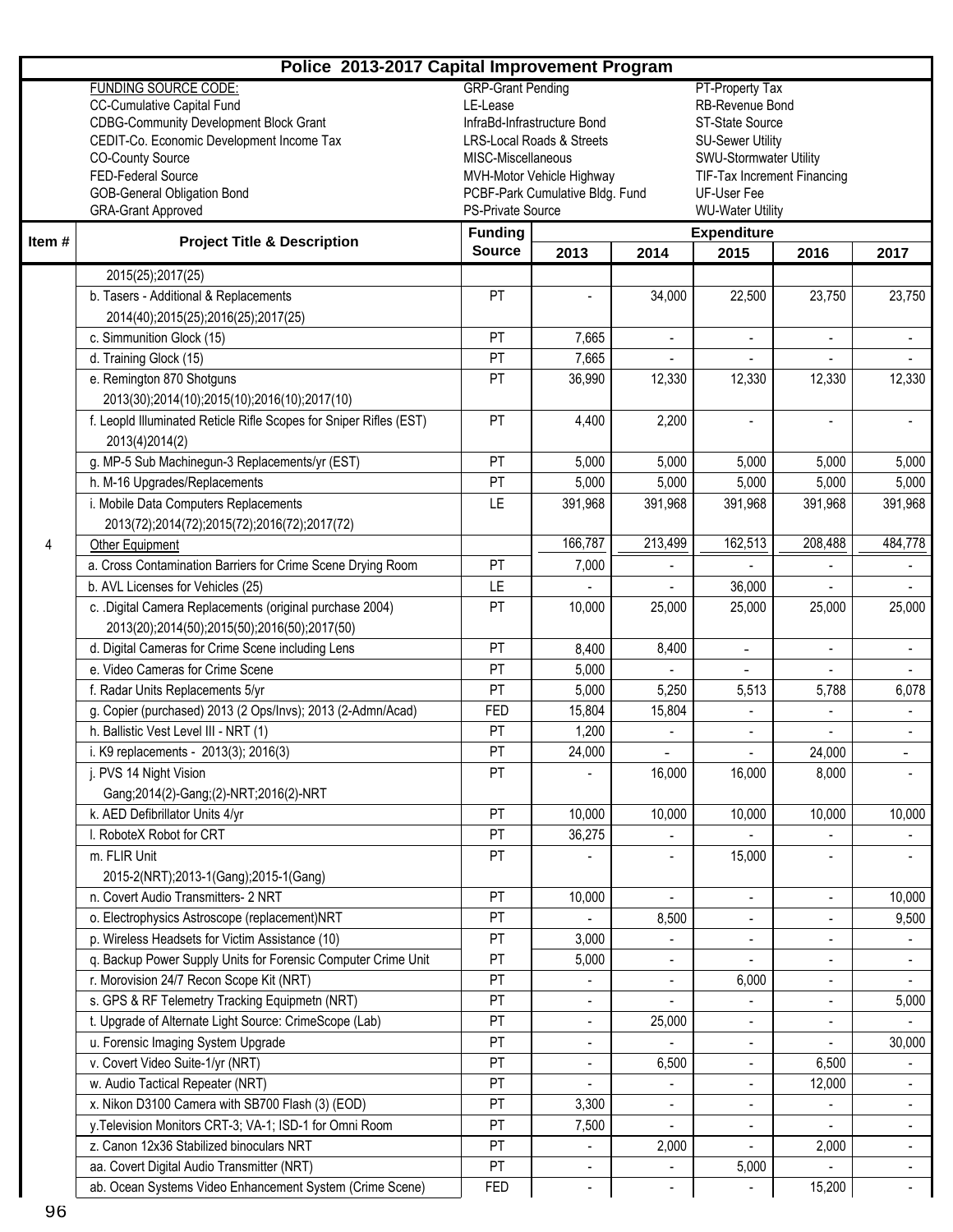|                                                                                                                                | Police 2013-2017 Capital Improvement Program                     |                                      |                                                |                          |                                               |                          |                          |
|--------------------------------------------------------------------------------------------------------------------------------|------------------------------------------------------------------|--------------------------------------|------------------------------------------------|--------------------------|-----------------------------------------------|--------------------------|--------------------------|
|                                                                                                                                | <b>FUNDING SOURCE CODE:</b>                                      | <b>GRP-Grant Pending</b>             |                                                |                          | PT-Property Tax                               |                          |                          |
|                                                                                                                                | <b>CC-Cumulative Capital Fund</b>                                | LE-Lease                             |                                                |                          | RB-Revenue Bond                               |                          |                          |
|                                                                                                                                | <b>CDBG-Community Development Block Grant</b>                    |                                      | InfraBd-Infrastructure Bond<br>ST-State Source |                          |                                               |                          |                          |
|                                                                                                                                | CEDIT-Co. Economic Development Income Tax                        | <b>LRS-Local Roads &amp; Streets</b> |                                                | <b>SU-Sewer Utility</b>  |                                               |                          |                          |
| <b>CO-County Source</b><br>MISC-Miscellaneous                                                                                  |                                                                  |                                      |                                                |                          | SWU-Stormwater Utility                        |                          |                          |
| FED-Federal Source<br>MVH-Motor Vehicle Highway                                                                                |                                                                  |                                      |                                                |                          | TIF-Tax Increment Financing                   |                          |                          |
| <b>GOB-General Obligation Bond</b><br>PCBF-Park Cumulative Bldg. Fund<br><b>GRA-Grant Approved</b><br><b>PS-Private Source</b> |                                                                  |                                      |                                                |                          | <b>UF-User Fee</b><br><b>WU-Water Utility</b> |                          |                          |
|                                                                                                                                |                                                                  | <b>Funding</b>                       |                                                |                          |                                               |                          |                          |
| Item#                                                                                                                          | <b>Project Title &amp; Description</b>                           | <b>Source</b>                        | 2013                                           | 2014                     | <b>Expenditure</b><br>2015                    | 2016                     | 2017                     |
|                                                                                                                                | ac. Faro Scanner                                                 | <b>FED</b>                           |                                                |                          | $\overline{\phantom{a}}$                      | 60,000                   |                          |
|                                                                                                                                | ad.Canon XF300 Digital Video Camera (NRT)                        | PT                                   |                                                |                          |                                               |                          | 5,600                    |
|                                                                                                                                | ae. Mast Antennae w/pan Tilt Camera for TOC (EST)                | PT                                   | $\blacksquare$                                 | 40,000                   | $\overline{a}$                                | $\overline{a}$           | $\overline{\phantom{0}}$ |
|                                                                                                                                | af. "B" WMD Fiber Suits OSHA Level (60) (EST)                    | PT                                   | $\blacksquare$                                 | 12,000                   | $\blacksquare$                                | $\overline{a}$           | $\overline{\phantom{0}}$ |
|                                                                                                                                | ag. Fiber Optic Camera System (EST)                              | PT                                   |                                                | 2,000                    | $\overline{\phantom{a}}$                      | ۰                        |                          |
|                                                                                                                                | ah. Wolverine Robot by Remotec                                   | <b>FED</b>                           | $\blacksquare$                                 |                          |                                               | ÷,                       | 350,000                  |
|                                                                                                                                | ai. EOD Bomb Suit Replacement -2014(1); 2015(1)                  | PT                                   |                                                | 24,000                   | 24,000                                        | ÷,                       |                          |
|                                                                                                                                | aj. Pole Camera Surveillance Systems-2 (V/N)                     | <b>FED</b>                           | 4,000                                          | L,                       | $\overline{\phantom{a}}$                      | $\overline{\phantom{0}}$ | $\overline{\phantom{0}}$ |
|                                                                                                                                | ak. Functional Clock Radio Video Transmitter (V/N)               | <b>FED</b>                           | 3,870                                          |                          |                                               |                          |                          |
|                                                                                                                                | al. T2350-D-B2 Digital/Analog Transmitter/Recorder-SD Card (V/N) | <b>FED</b>                           | 7,438                                          |                          | $\overline{\phantom{0}}$                      | $\overline{\phantom{0}}$ | $\overline{\phantom{0}}$ |
|                                                                                                                                | am. Plug & Play Miniature DVR Kit (V/N)                          | <b>FED</b>                           | ۰.                                             | 8,045                    | $\blacksquare$                                | ٠                        | $\overline{\phantom{0}}$ |
|                                                                                                                                | an. Olympus WS-100 Digital Voice Recorders (30) (V/N)            | <b>FED</b>                           |                                                | 5,000                    |                                               | ÷,                       | $\overline{\phantom{a}}$ |
|                                                                                                                                | ao. Radio Direction Finding System (V/N)                         | <b>FED</b>                           |                                                |                          | 8,000                                         |                          | $\overline{\phantom{0}}$ |
|                                                                                                                                | ap. Video Repeater & Recorder Unit (V/N)                         | <b>FED</b>                           |                                                | $\overline{a}$           | 12,000                                        | $\blacksquare$           | $\blacksquare$           |
|                                                                                                                                | aq. I2 Ibridge for Analyst Notebook Connection (V/N)             | FED/PT                               | $\overline{\phantom{a}}$                       | $\overline{\phantom{0}}$ | $\overline{\phantom{0}}$                      | 40,000                   |                          |
|                                                                                                                                | ar. SCBA Replacement Cylinders for Meth Lab Operations (EST)     | PT                                   |                                                |                          |                                               |                          | 33,600                   |
| <b>TOTAL</b>                                                                                                                   |                                                                  |                                      | 3,752,819                                      | 3,433,408                | 4,904,446                                     | 3,644,112                | 4,269,406                |

The Fort Wayne Police Department continues to be committed to the philosophy of partnering with the community to reduce crime and improve the quality of life in our neighborhoods.

Vehicles continue to be the largest acquisition request of the department. Due to budget constraints in 2012, the department was unable to purchase vehicles. In 2013 it will be necessary to replace those vehicles that were lost in 2012. In year 2015, 25 additional officers will be eligible for the take home car program. All other vehicles being requested have exceeded the indicators for replacement.

Computer crimes have become one of the fastest growing crimes. In order to investigate these crimes it will require additional specialty computers and software.

The advancement of technology has been both great assistance and detrimental to the department. Within the next 2 years, the FCC will mandate all state and local agencies to discontinue use of wideband equipment. Wideband equipment comprises our entire surveillance transmitting inventory. Over the next several years it will be necessary to replace existing equipment. It also has become necessary to purchase more advanced surveillance equipment in order to stay ahead of the sophisticated criminal element. All other requests are for items that will assist the department in deterring and solving crimes, and providing safety for our employees and the citizens we serve.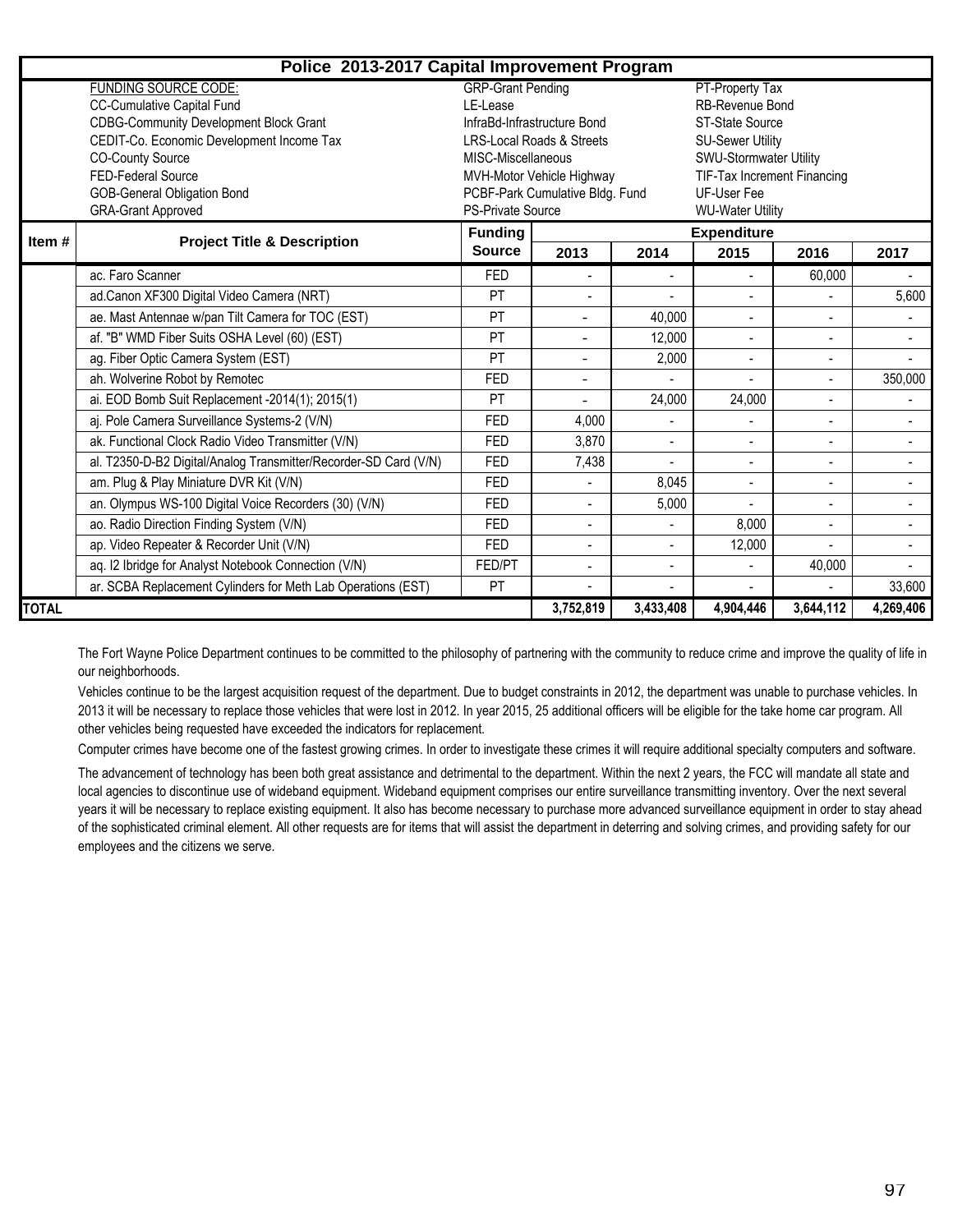|                | Police Radio Shop 2013-2017 Capital Improvement Program |                                      |                                 |                          |                             |        |      |  |  |
|----------------|---------------------------------------------------------|--------------------------------------|---------------------------------|--------------------------|-----------------------------|--------|------|--|--|
|                | <b>FUNDING SOURCE CODE:</b>                             | <b>GRP-Grant Pending</b>             |                                 |                          | PT-Property Tax             |        |      |  |  |
|                | <b>CC-Cumulative Capital Fund</b>                       | LE-Lease                             |                                 |                          | <b>RB-Revenue Bond</b>      |        |      |  |  |
|                | <b>CDBG-Community Development Block Grant</b>           | InfraBd-Infrastructure Bond          |                                 |                          | ST-State Source             |        |      |  |  |
|                | CEDIT-Co. Economic Development Income Tax               | <b>LRS-Local Roads &amp; Streets</b> |                                 |                          | <b>SU-Sewer Utility</b>     |        |      |  |  |
|                | <b>CO-County Source</b>                                 | MISC-Miscellaneous                   |                                 |                          | SWU-Stormwater Utility      |        |      |  |  |
|                | <b>FED-Federal Source</b>                               | MVH-Motor Vehicle Highway            |                                 |                          | TIF-Tax Increment Financing |        |      |  |  |
|                | GOB-General Obligation Bond                             |                                      | PCBF-Park Cumulative Bldg. Fund | UF-User Fee              |                             |        |      |  |  |
|                | <b>GRA-Grant Approved</b>                               | <b>PS-Private Source</b>             | <b>WU-Water Utility</b>         |                          |                             |        |      |  |  |
| I Item #       | <b>Project Title &amp; Description</b>                  | <b>Funding</b>                       | <b>Expenditure</b>              |                          |                             |        |      |  |  |
|                |                                                         | <b>Source</b>                        | 2013                            | 2014                     | 2015                        | 2016   | 2017 |  |  |
|                | Vehicle Replacement - 26067                             | LE-Lease                             | $\overline{\phantom{0}}$        |                          | 30,000                      |        |      |  |  |
| $\overline{2}$ | Vehicle Replacement - 26080                             | LE-Lease                             | $\overline{\phantom{0}}$        | $\overline{\phantom{a}}$ | $\overline{\phantom{0}}$    | 27,500 |      |  |  |
| <b>TOTAL</b>   |                                                         |                                      |                                 |                          | 30,000                      | 27,500 |      |  |  |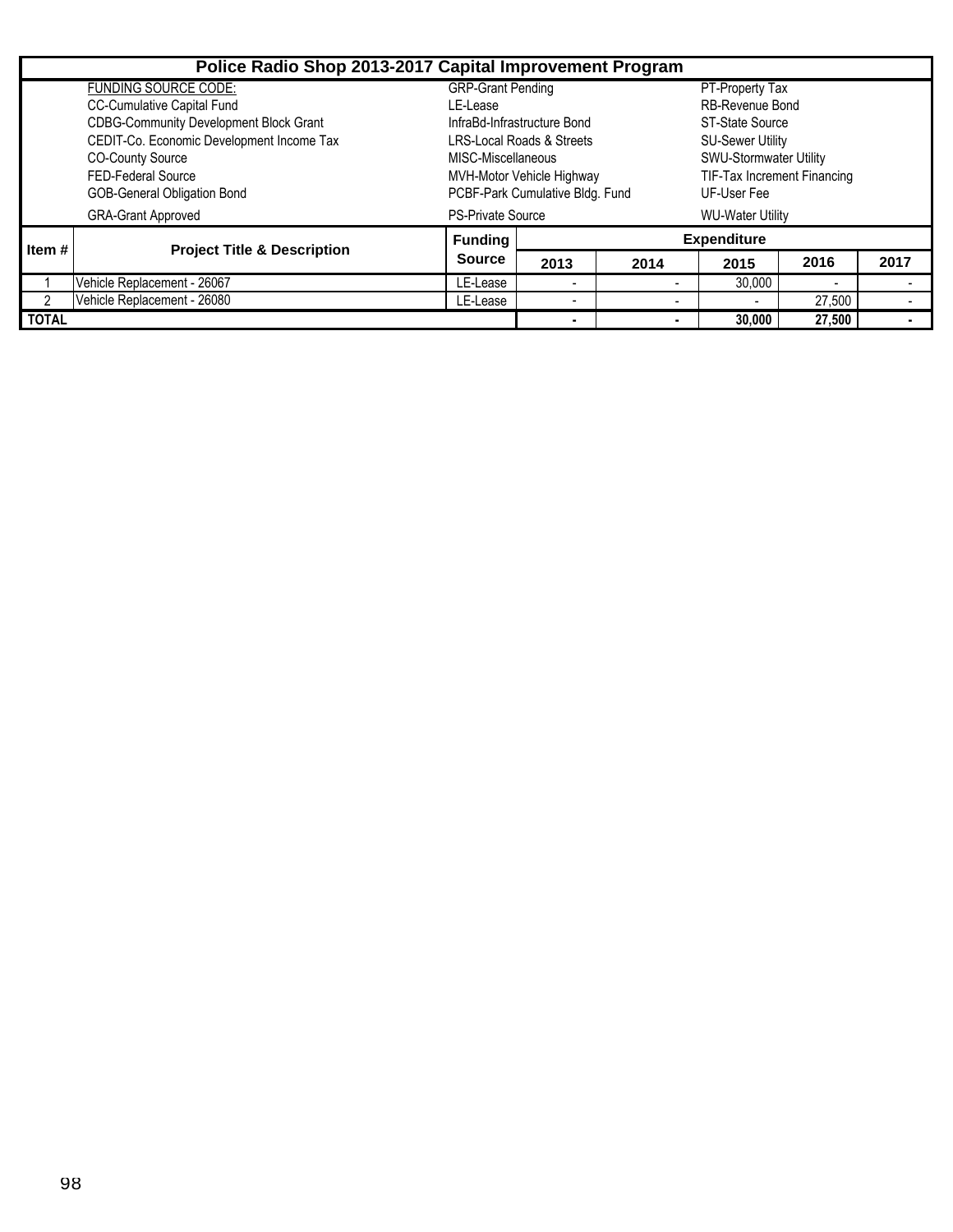|                                     | 2011<br><b>ACTUAL</b> | 2012 ACTUAL<br>2012 REVISED<br><b>THRU</b><br><b>BUDGET</b><br>30-Jun-2012<br>5,000 |         | 2013<br><b>SUBMITTED</b> | \$ INCREASE<br>(DECREASE)<br><b>FROM 2012</b><br><b>REVISED</b> | % CHANGE<br><b>FROM 2012</b><br><b>REV TO 2013</b> |  |
|-------------------------------------|-----------------------|-------------------------------------------------------------------------------------|---------|--------------------------|-----------------------------------------------------------------|----------------------------------------------------|--|
| 5111 TOTAL WAGES                    | 3,469                 |                                                                                     |         | 4,500                    | (500)                                                           | $-10.00\%$                                         |  |
| <b>Total 5100</b>                   | \$3,469               | \$1,250                                                                             | \$5,000 | \$4,500                  | ( \$500)                                                        | $-10.00\%$                                         |  |
| <b>Total 5200</b>                   | \$-                   | \$-                                                                                 | \$-     | \$-                      | \$-                                                             |                                                    |  |
| 5314 CONSULTANT SERVICES            | 9,170                 |                                                                                     | ۰       | 18,000                   | 18,000                                                          |                                                    |  |
| 5322 POSTAGE                        | 27                    |                                                                                     | ٠       | 200                      | 200                                                             |                                                    |  |
| 5331 PRINTING OTHER THAN OFFC SUPPL | 1,485                 |                                                                                     | ۰       | $\overline{\phantom{a}}$ | ۰                                                               |                                                    |  |
| <b>Total 5300</b>                   | \$10,682              | \$-                                                                                 | \$-     | \$18,200                 | \$18,200                                                        |                                                    |  |
| Total                               | \$14,151              | \$1,250                                                                             | \$5,000 | \$22,700                 | \$17,700                                                        | 354.00%                                            |  |